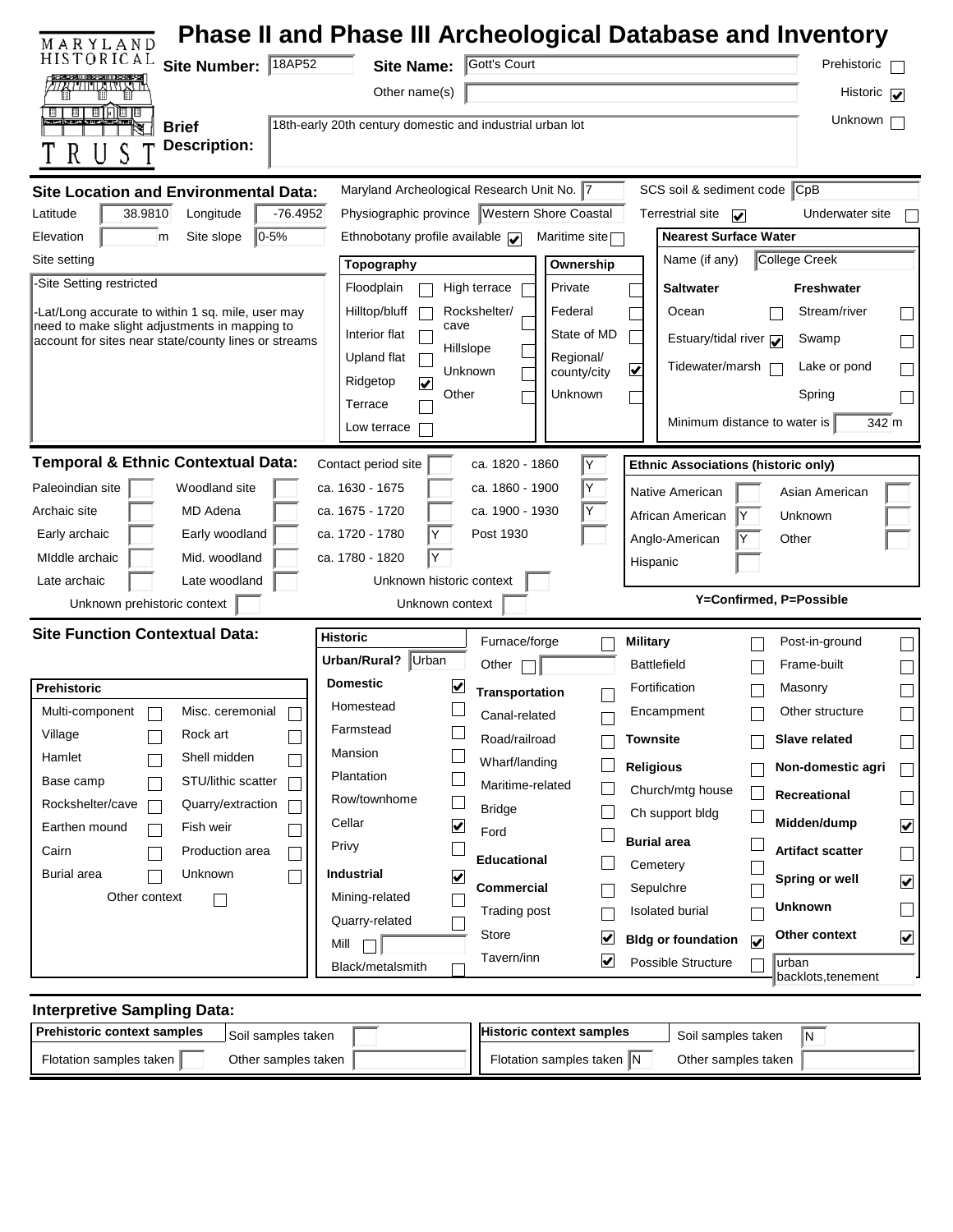| MARYLAND                                                            |                                                                                             | Phase II and Phase III Archeological Database and Inventory                |
|---------------------------------------------------------------------|---------------------------------------------------------------------------------------------|----------------------------------------------------------------------------|
| HISTORICAL<br>Site Number: 18AP52                                   | Gott's Court<br><b>Site Name:</b>                                                           | Prehistoric                                                                |
| atiinawa K                                                          | Other name(s)                                                                               | Historic $\sqrt{\phantom{a}}$                                              |
| ण पानि णि प<br><b>Brief</b>                                         | 18th-early 20th century domestic and industrial urban lot                                   | Unknown                                                                    |
| <b>Description:</b>                                                 |                                                                                             |                                                                            |
|                                                                     |                                                                                             |                                                                            |
| <b>Diagnostic Artifact Data:</b>                                    | <b>Prehistoric Sherd Types</b>                                                              | Shepard<br>Keyser                                                          |
| <b>Projectile Point Types</b><br>Koens-Crispin                      | Marcey Creek<br>Popes Creek                                                                 | Townsend<br>Yeocomico                                                      |
| Clovis<br>Perkiomen                                                 | Dames Qtr<br>Coulbourn                                                                      | Minguannan<br>Monongahela                                                  |
| Hardaway-Dalton<br>Susquehana                                       | Selden Island<br>Watson                                                                     | Sullivan Cove<br>Susquehannock                                             |
| Palmer<br>Vernon                                                    | Accokeek<br>Mockley                                                                         | <b>Shenks Ferry</b>                                                        |
| Kirk (notch)<br>Piscataway                                          | Wolfe Neck<br>Clemson Island                                                                | Moyaone                                                                    |
| Kirk (stem)<br>Calvert                                              | Vinette<br>Page                                                                             | Potomac Cr                                                                 |
| Le Croy<br>Selby Bay                                                | <b>Historic Sherd Types</b><br>241<br>Ironstone<br>Earthenware                              | <b>Stoneware</b><br>$\overline{2}$<br>Staffordshire                        |
| Morrow Mntn<br>Jacks Rf (notch)                                     | Jackfield<br>Astbury                                                                        | English Brown<br>286<br><b>Tin Glazed</b><br>$\mathbf{1}$<br>Eng Dry-bodie |
| Guilford<br>Jacks Rf (pent)                                         | Mn Mottled<br><b>Borderware</b>                                                             | 99<br>Whiteware<br>Nottingham                                              |
| Madison/Potomac<br><b>Brewerton</b>                                 | North Devon<br><b>Buckley</b>                                                               | 76<br>Porcelain<br>Rhenish                                                 |
| Otter Creek<br>Levanna                                              | Pearlware<br>66<br>Creamware                                                                | 94<br>61<br>Wt Salt-glazed                                                 |
| All quantities exact or estimated minimal counts                    |                                                                                             |                                                                            |
| <b>Other Artifact &amp; Feature Types:</b>                          | <b>Prehistoric Features</b>                                                                 | <b>Lithic Material</b><br>Fer quartzite<br>Sil sandstone [                 |
| <b>Prehistoric Artifacts</b><br>Other fired clay                    | Storage/trash pit [<br>Mound(s)                                                             | European flint<br>Jasper<br>Chalcedony                                     |
| Human remain(s)<br><b>Flaked stone</b>                              | Midden<br>Burial(s)                                                                         | Chert<br><b>Basalt</b><br>Ironstone                                        |
| Modified faunal<br>Ground stone                                     | Shell midden<br>Ossuary                                                                     | Rhyolite<br>Unknown<br>Argilite                                            |
| Stone bowls<br>Unmod faunal                                         | Postholes/molds<br>Unknown                                                                  | Quartz<br><b>Steatite</b><br>Other                                         |
| Fire-cracked rock<br>Oyster shell                                   | House pattern(s) $\Box$<br>Other                                                            | Quartzite<br>Sandstone                                                     |
| Other lithics (all)<br>Floral material                              | Palisade(s)                                                                                 | $\sqrt{\phantom{a}}$ Dated features present at site                        |
| Ceramics (all)<br>Uncommon Obj.                                     | Hearth(s)                                                                                   | Numerous historic features containing diagnostic                           |
| Other $\Box$<br>Rimsherds                                           | Lithic reduc area $\Box$                                                                    | artifacts.                                                                 |
| <b>Historic Artifacts</b><br>10<br>Tobacco related                  | <b>Historic Features</b><br>Privy/outhouse<br>П                                             | Depression/mound<br>Unknown<br>$\Box$                                      |
| 847<br>200<br>Activity item(s)<br>Pottery (all)                     | Const feature<br>$\overline{\mathbf{v}}$<br>Well/cistern<br>$\overline{\blacktriangledown}$ | Burial(s)<br>Other<br>$\boxed{\blacktriangledown}$                         |
| 1156<br>Glass (all)<br>Human remain(s)                              | Foundation                                                                                  | sheet midde                                                                |
| 1478<br>Faunal material<br>Architectural<br>$\overline{\mathbf{v}}$ | Trash pit/dump<br>$\Box$<br>Cellar hole/cellar<br>$\blacktriangledown$                      | Railroad bed                                                               |
| 2698<br>22<br>Misc. kitchen<br>Furniture                            | Sheet midden                                                                                | Earthworks                                                                 |
| 5<br>Floral material<br>Arms                                        | Hearth/chimney<br>Planting feature<br>$\vert \ \ \vert$                                     | Mill raceway                                                               |
| 14379<br>107<br>Misc.<br>Clothing                                   | Postholes/molds<br>Road/walkway                                                             | Wheel pit                                                                  |
| 98<br>Personal items<br>Other $\Gamma$                              | Paling ditch/fence                                                                          | All quantities exact or estimated minimal counts                           |
| Radiocarbon Data:                                                   |                                                                                             |                                                                            |
| Sample 1:<br>$+/-$<br>years BP<br>Reliability                       | years BP<br>Reliability<br>Sample 2:<br>$+/-$                                               | Sample 3:<br>years BP<br>Reliability<br>$+/-$                              |
| Sample 4:<br>$+/-$<br>years BP<br>Reliability                       | years BP<br>Sample 5:<br>Reliability<br>$+/-$                                               | Sample 6:<br>years BP<br>Reliability<br>$+/-$                              |
| years BP<br>Reliability<br>Sample 7:<br>$+/-$                       | years BP<br>Reliability<br>Sample 8:<br>$+/-$                                               | Sample 9:<br>years BP<br>Reliability<br>$+/-$                              |
|                                                                     | Additional radiocarbon results available                                                    |                                                                            |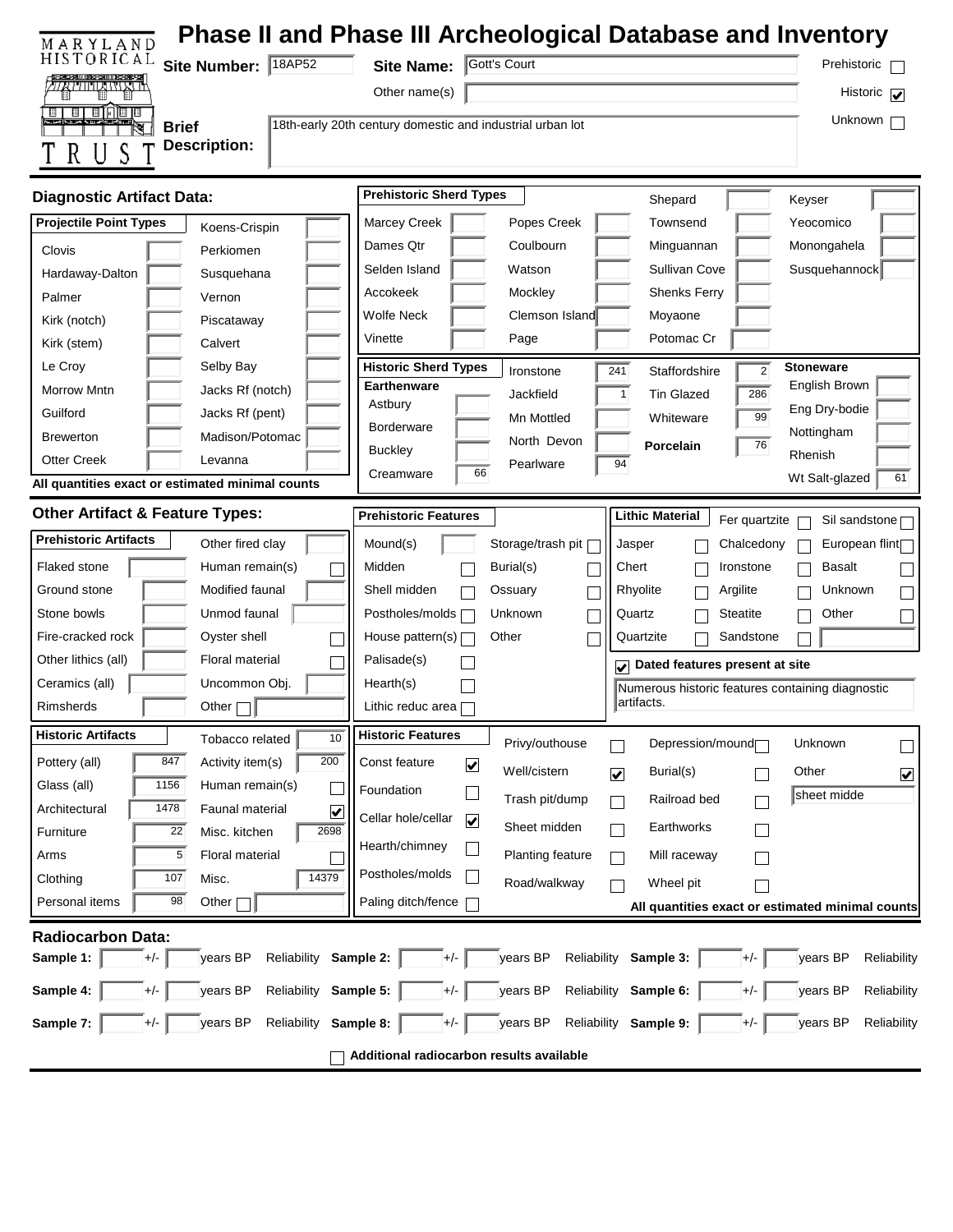| <b>Phase II and Phase III Archeological Database and Inventory</b><br>MARYLAND |                                                           |              |                     |
|--------------------------------------------------------------------------------|-----------------------------------------------------------|--------------|---------------------|
| HISTORICAL<br>Site Number: 18AP52                                              | <b>Site Name:</b>                                         | Gott's Court | Prehistoric         |
| - 第三年5月 11時5-3111175-3年5-2                                                     | Other name(s)                                             |              | Historic $\sqrt{ }$ |
| <b>Brief</b>                                                                   | 18th-early 20th century domestic and industrial urban lot |              | Unknown             |
| <b>Description:</b>                                                            |                                                           |              |                     |

## **External Samples/Data:** Collection curated at  $\sqrt{\text{MAC}}$

Additional raw data may be available online

## **Summary Description:**

The Gott's Court site (18AP52) is the archeological remains associated with an 18th to early 20th century domestic and industrial urban lot in downtown Annapolis. The site consists of a roughly square parcel, approximately 3 acres in size, located in the center of the triangle formed by West, Northwest, and Calvert Streets. It has long been used for public parking by the City of Annapolis, (both as surface lots and a multi-story parking garage). The surrounding landscape is heavily developed as an urban area. Soils at the site are Collington loams over a sandy clay loam subsoil.

Archival research has established the occupation and construction history of the block bordered by West, Northwest, and Calvert Streets. Site 18AP52 lies roughly within Lots #67, #68, and #70 of James Stoddert's 1718 survey of Annapolis (originally surveyed for Charles Carroll of Annapolis). Documentary research revealed no evidence of development within the boundaries of the site during the first quarter of the 18th century, although transient households could have been established on the property without consent of the absentee landlord(s).

Development of these lots began along West Street, one of the city's principal thoroughfares. In 1734, Charles Carroll's widow, Mary, and their son, Charles, leased Lot #70, which had been improved with a house, to colonial silversmith Philip Syng for a term of 21 years. An advertisement in the Maryland Gazette, dated 30 November 1758, touted Syng as a brass founder from Philadelphia with a shop "near the Town Gate". Syng and his son operated their business at an unidentified location on the lot until 1759.

In 1760, the Carrolls sold Lot 70 to Allen Quynn, owner of a tanyard and bootmaking business. Quynn established a residence on the southeastern portion of the lot and parceled off the remaining property. Throughout the late 18th and early 19th centuries, the western portion of Lot #70 probably served as the yards of substantial residential structures on West Street, where successful craftsmen and local politicians resided.

By the mid-19th century, Northwest Street had been impacted by residential development. According to the 1873 will of David Caldwell, by the 3rd quarter of the 19th century, a brick house and four frame houses had been constructed on the Northwest Street portion of the block.

Carroll's original Lots #67 and #68 were developed initially during the second to third quarter of the 18th century. At that time, the John Golder family occupied a house on the property fronting West Street. In 1795, Archibald Golder received title to Lots #67-69 (with the exception of a small portion sold to Thomas Wilson), including the structure in which he was born. According to the Maryland Gazette, in 1796, Golder opened a dry and wet goods store in that building. The 1798 Federal Tax Assessment indicates that Golder maintained three frame dwellings and four support structures on his property. In 1799, Gottlieb Grammar apparently leased Golder's two-storey frame dwelling on West Street, which he operated as a "house of entertainment" known as the "Sign of the Pennsylvania Farmer". His tavern, alternately known as "Mount Vernon" or "Hunter's Tavern", remained in operation through the early 19th century. During the 1830s, a large stable designed to accommodate 30 horses was constructed on the rear lot of the tavern.

Throughout the 19th century, development within the block remained concentrated along West Street. Calvert and Northwest Streets received limited residential construction. Although not all residents owned their houses and businesses, most inhabitants of the block occupied the property for extended periods, forming a stable population base. By 1787, the large commercial/residential parcels of the 18th century had given way to smaller narrower urban lots through subdivision and sale. The original lot configuration of the Stoddert survey was obliterated.

An 1878 map of the area depicts two stables in the southern portion of the site. The larger of these stood behind the building formerly known as Hunter's Tavern. Owned by Samuel Mattison, by 1878, the tavern had been renamed the Western Hotel. A smaller stable was located behind the shoe store of Henry O'Berry, and behind an adjacent frame commercial structure. The rear yard of a livery stable, located at 22 Calvert Street, extended into the southwestern corner of the site area. Residential and commercial development continued through the late 1800s.

In 1880, John L. Benjamin purchased the Western Hotel and Mattison's other real estate holdings within the block. Comprising almost two-thirds of the site area, this property was not developed until 1907, when Winson Gott purchased the parcel from the Annapolis Land and Improvement Company. By 1908, an alley divided the interior of the block into two rows of frame houses, at least 19 of which were located within the site. A large stable stood southeast of the dwellings.

During the early 20th century, an alley was constructed between the rear yards of the buildings at 40-50 West Street and the Gott's Court stable yard. On Calvert Street, the J. Adams' undertaking establishment assumed control of the former livery stable lot on Calvert Street. The dwelling at 35-37 Northwest Street was divided into two households, and an additional two-storey dwelling was constructed in the rear yard. All three of these Northwest Street dwellings utilized the yard area, which now comprises the northeastern portion of the site. By 1921, the Annapolis Furniture Company occupied 36 West Street. A singlestorey warehouse was the added at that address. A narrow secondary building extended from the warehouse to a rear stable, and a stable stood within the souotheastern portion of the site.

By 1930, the project area was affected by the impact of the automobile. A long, single-storey row of auto stalls occupied the western portion of the common ground east of Gott's Court. Similar auto stalls stood in the far rear yard of the commercial buildings at 34-36 West Street. A long, narrow unidentified building stood behind the yards of 20 and 22 Gott's Court, and extended along the rear of a two-storey shed. The dwellings at 35-37 Northwest Street shared the rear yard area with the two-storey dwelling at 31 Northwest Street. South of 13 Gott's Court, a new automotive building stood within the southeastern corner of the site area.

The architectural configuration of the site area remained relatively stable through the mid-20th century. During the early 1950s, the dwellings of Gott's Court were torn down and replaced by a surface parking lot that covered the project area. The Arundel Center was constructed on the northwestern corner fo the block during the 1960s. It obliterated the commercial and residential architecture along much of Calvert and Northwest Street.

In summary, archival investigations indicate that continuous occupation of the block began as early as the second quarter of the 18th century, with various enterprises taking advantage of its location near the city gate. Artisans and craftsmen especially were drawn to this area. By the mid 19th century, most of the exterior of the block had experienced commercial residential development. Large lots were divided and additional smaller dwellings were built along Calvert, West, and Northwest Streets. Several substantial commercial enterprises were located within the block, including two stables, and a tavern. By the late 19th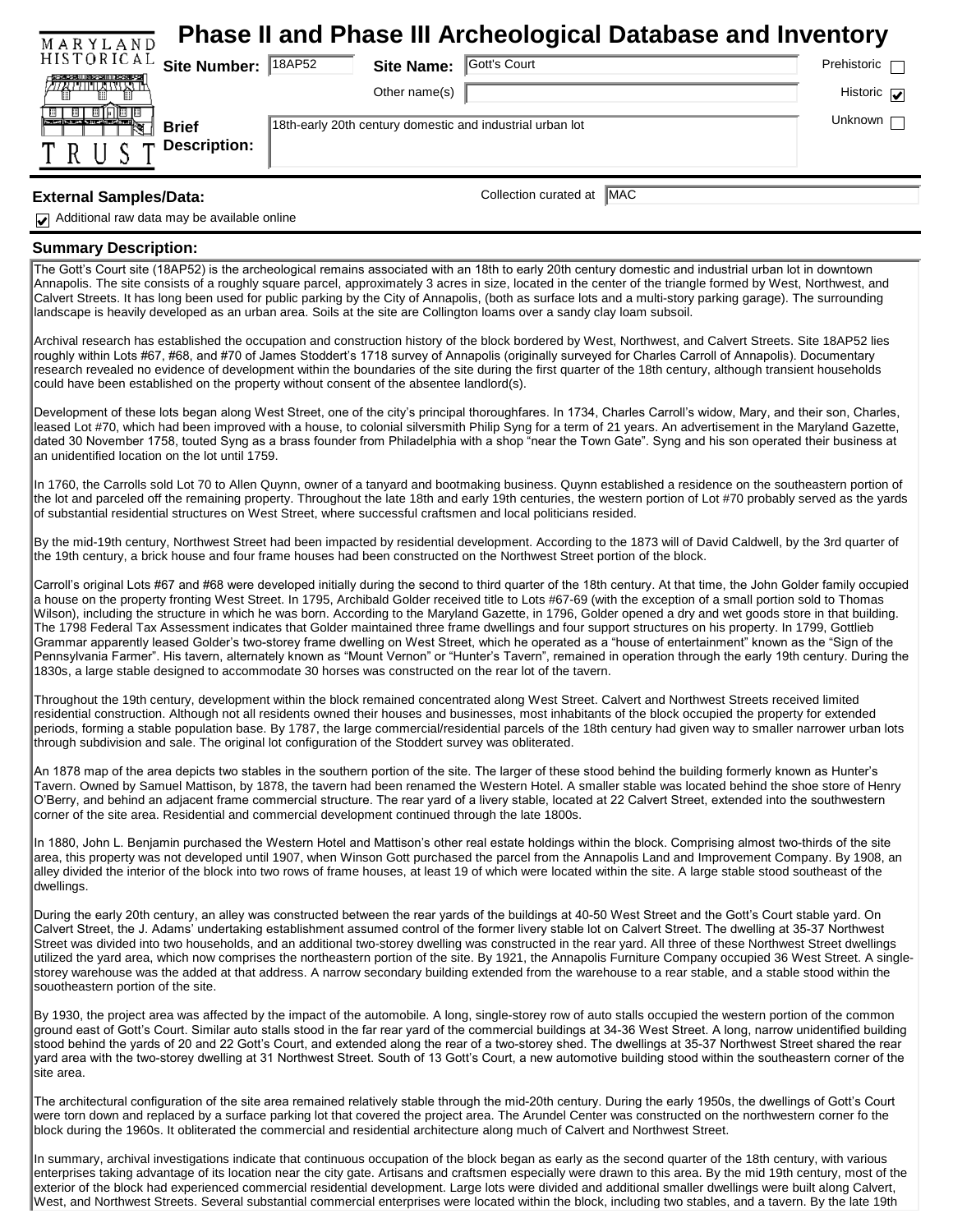| MARYLAND                                                                                                               |                   | <b>Phase II and Phase III Archeological Database and Inventory</b>                                                                                                                                                                                                                                                                                                                                                                                                                                                                                                                                                                                                   |                               |
|------------------------------------------------------------------------------------------------------------------------|-------------------|----------------------------------------------------------------------------------------------------------------------------------------------------------------------------------------------------------------------------------------------------------------------------------------------------------------------------------------------------------------------------------------------------------------------------------------------------------------------------------------------------------------------------------------------------------------------------------------------------------------------------------------------------------------------|-------------------------------|
| HISTORICAL<br>Site Number: 18AP52                                                                                      | <b>Site Name:</b> | Gott's Court                                                                                                                                                                                                                                                                                                                                                                                                                                                                                                                                                                                                                                                         | Prehistoric                   |
| יו יגויות וחדי                                                                                                         | Other name(s)     |                                                                                                                                                                                                                                                                                                                                                                                                                                                                                                                                                                                                                                                                      | Historic $\sqrt{\phantom{a}}$ |
| ▣   ▣   ▣   同   ▣   ⊟<br><b>Brief</b>                                                                                  |                   | 18th-early 20th century domestic and industrial urban lot                                                                                                                                                                                                                                                                                                                                                                                                                                                                                                                                                                                                            | Unknown                       |
| <b>Description:</b>                                                                                                    |                   |                                                                                                                                                                                                                                                                                                                                                                                                                                                                                                                                                                                                                                                                      |                               |
| undeveloped until Gott's Court was built in 1907.                                                                      |                   | century, the character of the block had changed from mixed residential and commercial to predominantly commercial. The interior remained essentially<br>In the summer of 1989 Archaeology in Annapolis (or AIA) undertook three weeks of archeological testing at 18AP52, in the vicinity of the surface parking lot                                                                                                                                                                                                                                                                                                                                                 |                               |
| Maryland) and periodic grants from the City of Annapolis.                                                              |                   | that at that time was present. The lot was owned by the City of Annapolis and, at the time, it was going to be converted into a below-ground parking garage,<br>destroying any archeological remnants preserved beneath the extant lot. The city agreed to 3 weeks of test excavations funded by the Historic Annapolis<br>Foundation and conducted by Archaeology in Annapolis. The AIA consortium's work is largely publically funded both through state funds (the University of                                                                                                                                                                                  |                               |
| however, no report of their analysis is available.                                                                     |                   | A total of 4 test units were excavated during the 1989 project. Three units were 1.524 X 1.524 m (5 X 5 ft) in size and one unit was 1.524 X .76 m (5 X 2.5 ft)<br>in size. Two test units were placed within the former rear yard areas of two standing structures at 40-50 West Street and two units were placed in the<br>northeast portion of the site. All units were excavated by natural stratigraphic layers up to 15.24 cm (6 in). Strata thicker than that were terminated arbitrarily at<br>15.24 cm and excavation continued as a new arbitrary level. All soil was screened through hardware cloth. Flotation samples were also taken from all levels,  |                               |
| Gott's Court were confined to strata within 46 cm (1.5 ft) of the parking lot surface.                                 |                   | The units in the rear yard areas yielded late 18th through early 19th century artifacts, including tin-glazed earthenware, pearlware, and creamware, recovered<br>from depths of between 76 and 107 cm (2.5-3.5 ft). These deposits were interpreted as remains of the ca. 1760 Archibald Golder occupation (see above), and<br>of the lot's subsequent use as a tavern or hotel service area after 1799. The two units to the northeast had been disturbed by utility lines. However, early 19th<br>century occupation levels were discernible at a depth of approximately 61 cm (2 ft). Later deposits associated with the early to mid 20th century occupation of |                               |
| assemblage is provided). Therefore, the artifacts from the 1989 excavation are not included in the tables above.       |                   | No summary tables of major artifact types recovered are provided in the full site report for the 1989 work at 18AP52 (though a coded table of the entire                                                                                                                                                                                                                                                                                                                                                                                                                                                                                                             |                               |
| and 5-618 of the Annotated Code of Maryland.                                                                           |                   | Work related to the construction of the multi-storey parking facility continued and in 1991 and 1992 the project transitioned to a Phase II/III level of work. The<br>City of Annapolis received state financial assistance for the construction of the parking facility, making it subject to compliance with Article 83B, Section 5-617                                                                                                                                                                                                                                                                                                                            |                               |
|                                                                                                                        |                   | The 1991-1992 work began with the creating of a Geographic Information System (GIS) model of the parking lot project area. The computer-generated map<br>series illustrated the sequence of development in the parking lot area, from its commercial/residential status during the early to mid 18th century, through its<br>19th century mixed residential and commercial use, to the construction of Gott's Court during the early 20th century. The sampling strategy for the<br>archeological investigations was based on the map series, on the results of the previous investigations, and on preliminary research data.                                       |                               |
| artifact concentrations, to affect data recovery, and to assure representativeness in the data obtained from the site. |                   | Field investigations were undertaken in two stages. The first stage of fieldwork, which comprised evaluator testing, involved the excavation of 15 backhoe<br>trenches and fifteen 1.524 X 1.524 m (5 X 5 ft) excavation units. These tests were designed to define the nature, extent, and integrity of the archeological<br>record in the testing area. Based on the results of testing, additional trenches and units were excavated to record and examine features and areas with dense                                                                                                                                                                          |                               |
| features, artifact concentrations, or living surfaces were exposed.                                                    |                   | Exploratory trenches were excavated mechanically, following the natural stratigraphy, or using 30 cm levels where deep or thick natural strata were present.<br>Excavated soils were separated by stratum or level and then trowel-sorted to obtain artifacts or ecofacts (i.e. not screened). Soil characteristics were<br>described and recorded on standardized forms using standard nomenclature. Mechanical excavation was halted and manual excavations were initiated when                                                                                                                                                                                    |                               |
| examine the features selected for further investigation.                                                               |                   | During the first phase of work, 15 trenches were laid out, and 14 of these were excavated. The placement of these trenches was determined on the basis of<br>archival data and by applying the maps generated by the GIS. Trenches ranged from 4 to 7 m in length and from 2 to 4 m in width. The variability in trench<br>length resulted from the nature and size of features identified within individual trenches. Fifteen hand excavation units within the trenches were used to                                                                                                                                                                                |                               |
|                                                                                                                        |                   | Units were hand-excavated inside the mechanized trenches to expose features. These units were excavated following natural stratigraphy, or in 10 cm levels                                                                                                                                                                                                                                                                                                                                                                                                                                                                                                           |                               |

when the depositional sequence was unclear or when thicker deposits held the potential for internal stratification. Soils were screened through hardware mesh. An excavation level form, completed for each stratum, recorded datum location and elevation, depth of stratum, excavation method, artifact content and density, the presence or absence of features, and appropriate soil descriptions. All units and features were mapped, photographed, and recorded. Nonarchitectural artifacts were collected, as were samples of brick, mortar, charcoal, and oyster shell fragments.

Six additional trenches subsequently were excavated during the second phase of fieldwork. In addition, two of the original trenches were extended, one by lengthening it 2m on its west end and the other with the additional of a 3 X 3 m extension on its east end. The placement of these additional trenches was based on the results of the initial testing regime, following consultation with the Maryland Historical Trust (MHT) and with the Anne Arundel County archeologist. Ten new hand-excavated units were placed in these trenches and trench extensions to record features. Eight features located inside the trenches, but outside excavation units were also excavated and recorded using the same methods previously described.

Soil chemical analysis was conducted for samples from selected features. Samples were analyzed for potassium, phosphorous, and calcium content. While the data from this analysis is provided in the full site report, it is not interpreted.

Field investigations undertaken in 1991 and 1992 resulted in the identification of 100 features associated with historic activities in the project area. These features primarily represented domestic and commercial rear yard activities associated with 18th and 19th century dwellings and business enterprises along West, Northwest, and Calvert Streets, and with the 20th century occupation of Gott's Court. The spatial and temporal distribution of these features reflected a pattern of property use that coincided closely with broader trends of the historical development of Annapolis.

More than 21,000 artifacts were recovered from the site. Ceramic, faunal, and botanical materials from several features were subjected to in-depth analysis. These features included: a cellar and kitchen midden associated with the mid 18th century activities of the John Golder family, a well associated with early 19th century activities along Calvert Street, and a sample of materials from a sheet midden associated with Gott's Court during the early 20th century.